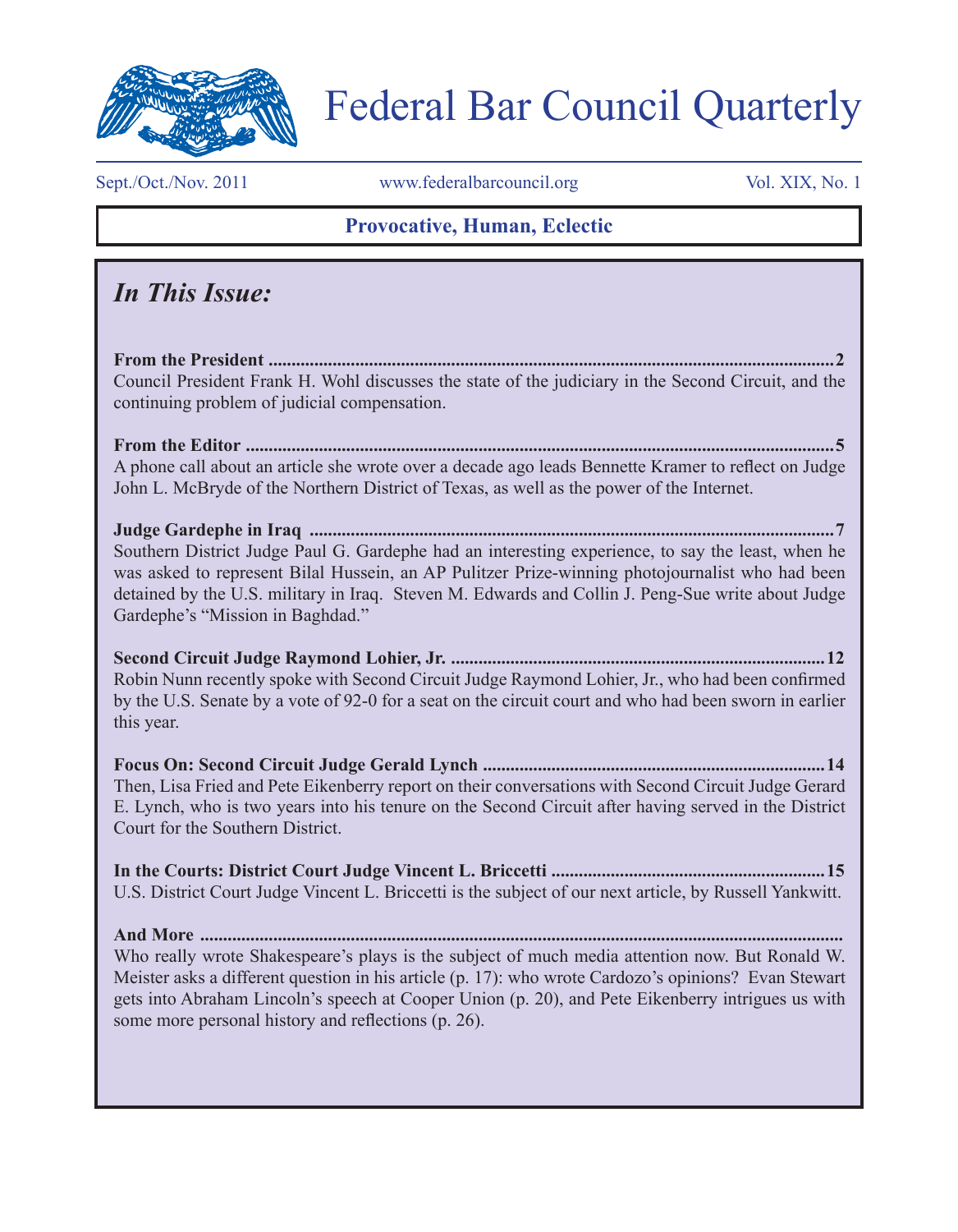Lynch to consider, "What if I'm wrong?" As a district court judge, he observed, you do not have the check of two other judges on you, which can and does give rise to "a direct challenge to your thinking that you have to take very seriously." On balance, Judge Lynch is convinced that "three heads are better than one. It is quite common that one of my colleagues sees something that I did not see." He recalled that, at the trial court level, "there is often a lot of initially figuring out what the issue is." At the appellate level, the issues tend to get posed in a clearer and more refined fashion. In the district court, "there is only one shooting position, from the hip." At the appellate level, there is more time to reflect.

Judge Lynch still is struck by how often decisions come down to "a matter of judgment." He notes that that is the case because the law often poses questions such as, "What is reasonable?" Judges are able to refer to precedents that are benchmarks, but the precedents rarely dictate a "clean," mechanically-reached outcome. Much of the law falls into this category, in Judge Lynch's view. What judges do "doesn't always involve major clashes of principle. More often, precedents can be read one way or another," and he and his colleagues are required to exercise judgment because neither potential outcome can be ruled out altogether. "There are an awful lot of cases that are difficult to decide," he said. "The cases that are easy get decided in your office."

As somebody who tends

to focus intensely on the matter at hand but not necessarily recall in encyclopedic detail cases over which he presided in the past, Judge Lynch says that one of his biggest challenges is effectively preparing for the weeks when he is sitting at the court of appeals. Ideally he will receive the briefs for a week's worth of appeals  $-30$  cases  $-$  six weeks before oral argument. Striking a balance is difficult: "You cannot let the reading drift until the last minute and need to start early, but you will have read a fifth of the cases five weeks ago." Judge Lynch said he prepares for oral argument in two or three phases. He initially reads the briefs and then convenes a series of sessions a week before the sitting with his law clerks. He prepares again the night before oral argument. Overall, he has found the work to be "great fun."

Judge Lynch does, however, miss the rhythms and relationships of life in the district court. As a trial judge, he had the opportunity to develop relationships and have daily interactions with counsel, other court employees and potential jurors. During the many pockets of downtime that punctuated the multiple matters over which he presided each day, he had an opportunity to "schmooze – one of the things I love about the courthouse culture" – which is less common in the more formal environment at the court of appeals. Judge Lynch misses the day-today contact he had with those who came through his courtroom. He recalls "meeting people from all

walks of life, people I otherwise would have seen but not necessarily engaged with."

Although "just keeping up with Second Circuit slip opinions is a significant job," Judge Lynch manages to indulge what he describes as his eclectic taste in pleasure reading. Over the summer, he enjoyed David Foster Wallace's *Infinite Jest* on his Kindle.

Summing up the ways in which his current mission differs from the one he had in the district court, Judge Lynch observed that, as an appellate judge, "you are there not to solve the case; you are there to answer the question." As somebody who by his own admission "like[s] people to give me an assignment, to bring me a problem," Judge Lynch appears to be enjoying his latest role very much.

#### **In the Courts**

## **District Court Judge Vincent L. Briccetti**

#### **By Russell Yankwitt**

On November 17, 2010, President Obama nominated Vincent L. Briccetti to the seat on the U.S. District Court for the Southern District of New York vacated by Judge Kimba Wood, who had taken senior status. Judge Briccetti received a rating of "Unanimously Well Qualified" from the American Bar Association, and was confirmed by unanimous consent on April 12, 2011. Judge Briccetti has the privilege and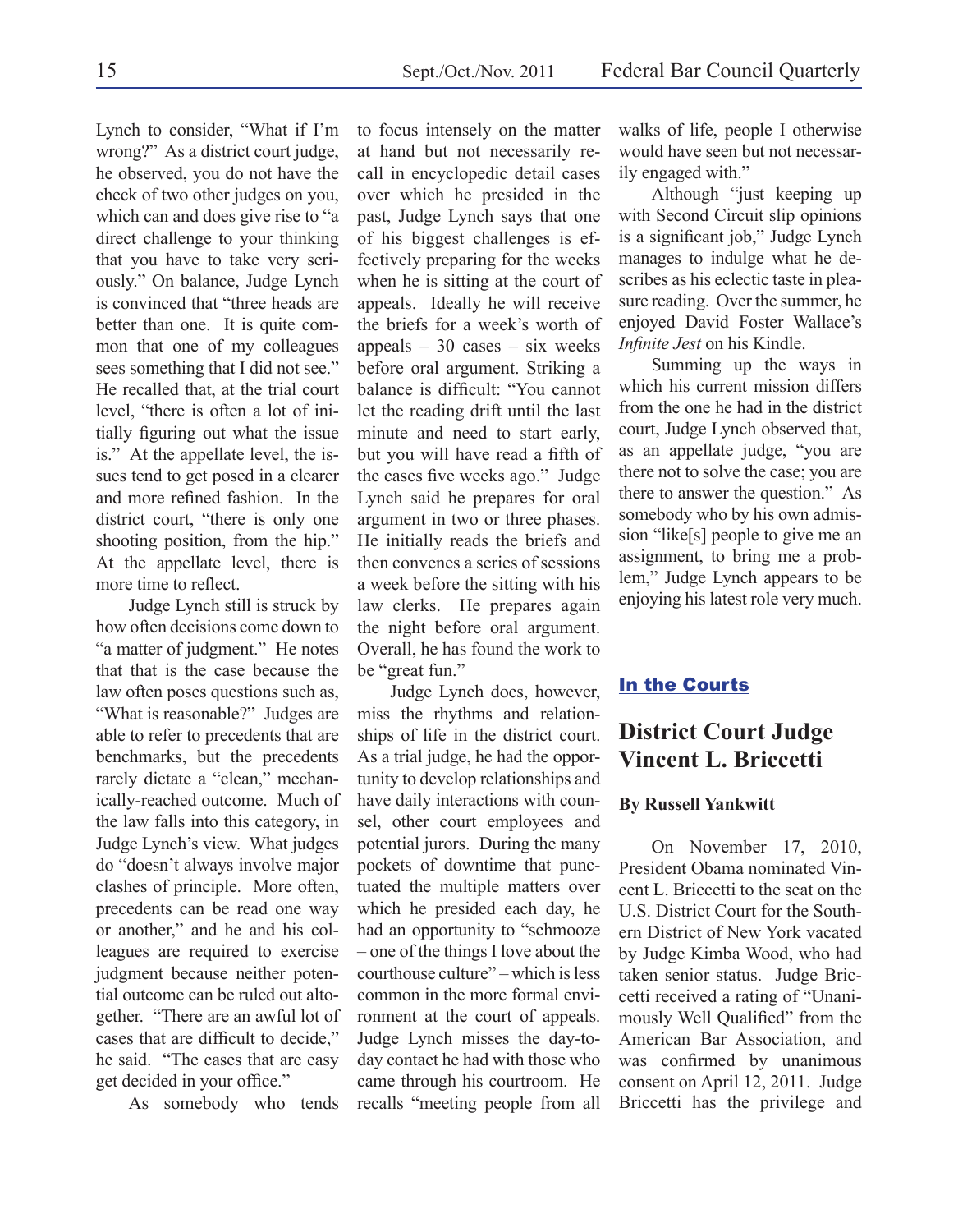pleasure of sitting in the White Plains courthouse.

#### **Background**

Born and raised in Mt. Kisco, Judge Briccetti is a graduate of Columbia University and Fordham Law School. At Fordham, he was Articles Editor of the Law Review. Upon graduation, he served as a law clerk to the Honorable John M. Cannella, U.S. District Judge for the Southern District of New York. With the exception of college and law school, Judge Briccetti has lived in Westchester his entire life.

After two years in private practice, Judge Briccetti served as an Assistant U.S. Attorney in the Southern District of New York from 1985 to 1989. During his nearly five years as a federal prosecutor, he investigated hundreds of cases and tried approximately 25. Judge Briccetti comments that during those years he felt as if he was working for the best law firm in America. He regularly reflects on the joy and excitement of working with those extraordinary lawyers and people. Before leaving the office, he was promoted to Deputy Chief Appellate Attorney. During his last trial for the government, his co-counsel was a newly-minted Assistant U.S. Attorney, Stephen C. Robinson, who recently joined Skadden, Arps, Slate, Meagher & Flom, in New York City, after serving for seven years as a district judge in White Plains.

In 1989, Judge Briccetti returned to private practice, at the firm of Paul Hastings. In 1992, he formed his own firm in White Plains, most recently known as Briccetti, Calhoun & Lawrence, which became a well-known criminal defense firm. He also tried civil cases and argued numerous appeals. During his illustrious career as a trial lawyer, Judge Briccetti handled cases charging mail, wire, tax and bank fraud, as well as public corruption, embezzlement, criminal antitrust, identity theft and narcotics trafficking.

In addition, Judge Briccetti served for 18 years as a member of the Criminal Justice Act panel in White Plains, handling numerous cases as court-appointed counsel for indigent criminal defendants. He is perhaps best known for his representation of an alleged terrorist in a difficult and highly publicized case, while simultaneously negotiating the confirmation process.

Judge Briccetti also was active in civic affairs and bar associations. He is very likely the only federal judge in the nation who spent 10 years as the commissioner of a local water board. He also served as a member of the Board of Directors of the Federal Defenders of New York from its inception until his appointment to the bench.

#### **Lessons Learned**

Judge Briccetti fondly recalls his days clerking for Judge Cannella. Now, as a federal judge himself, he often thinks about the lessons he learned in

those two years. Judge Briccetti took to heart Judge Cannella's oft-repeated remark that for the litigants involved, their case is the single most important thing in their lives. This lesson, learned more than 30 years ago, has been Judge Briccetti's guiding principle as a prosecutor and private practioner and now as a judge. Of course, some cases take more time than others, and some might be of greater public interest, but Judge Briccetti affords every case and every litigant the same careful thought and attention. As a judge, he recognizes that every litigant must feel his or her case is being taken seriously and being given a fair hearing. In fond remembrance of his former mentor, Judge Briccetti had the desk he once used as a law clerk transported to his chambers.

Judge Briccetti also has incorporated into his judicial philosophy lessons learned from private practice. He understands the pressures and demands of working at small firms, which he takes into account when setting deadlines and deciding whether to grant extensions or adjournments. He is sensitive to the needs of the typical "working stiff" lawyer and says: "I was one of them for 20 years – I am acutely aware of their needs." In six months on the bench, he has garnered a reputation for being reasonable, compassionate and fair to plaintiffs and defendants alike. At the same time, he is determined that every case be resolved as expeditiously and inexpensively as possible.

Judge Briccetti has proven